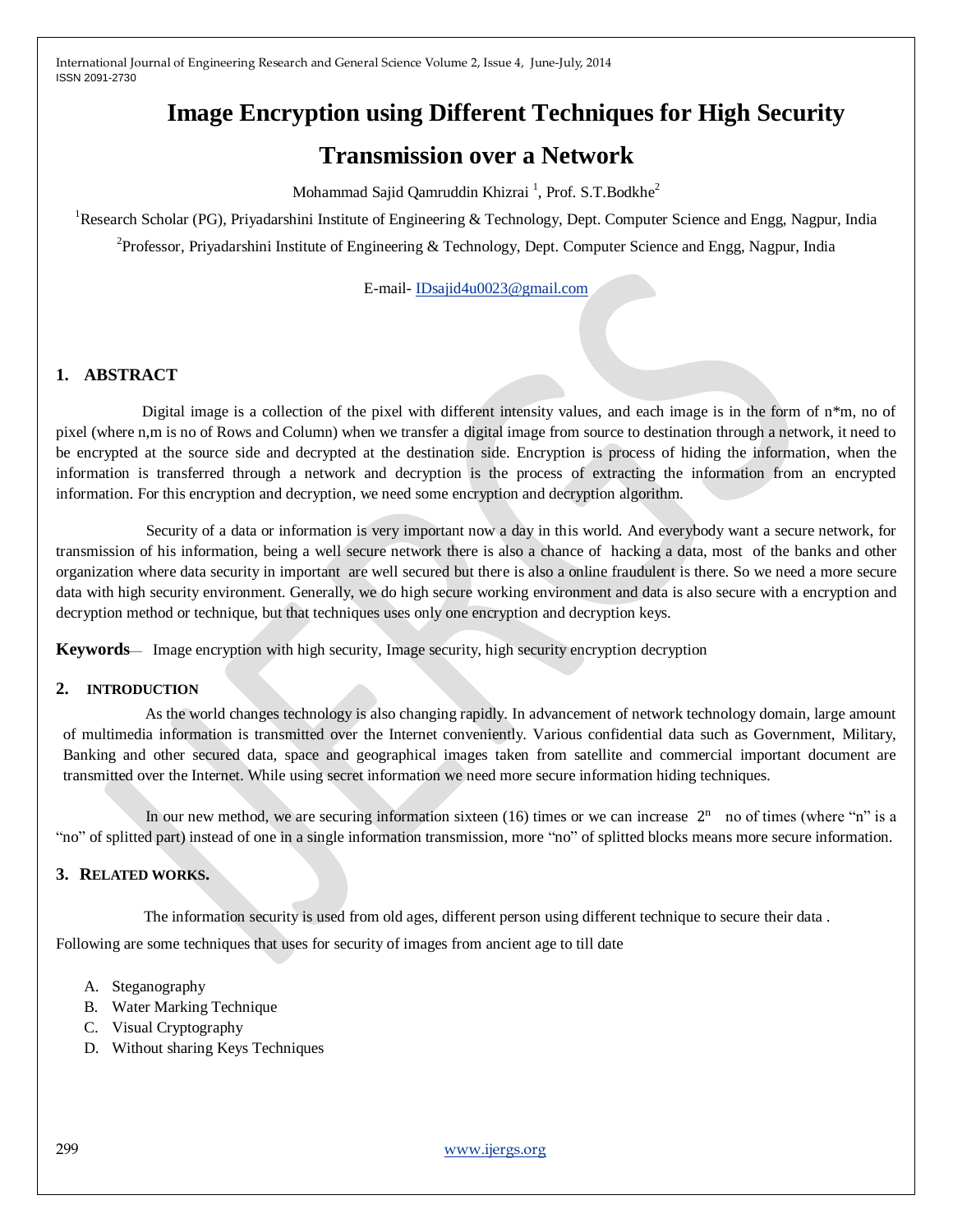#### **A) Steganography**

 The steganography word comes from the Greek word Steganos, which is used to covered or secret and a graphy is used for writing or drawing. Therefore, steganography is, literally, covered writing. The main idea for covering the information or steganography is used for secure communication in a completely undetectable manner and to avoid drawing suspicion to the transmission of a hidden data [4]. During the transmission process, characteristics of these methods are to change in the structure and features so as not to be identifiable by human eye. Digital videos, images, sound files, and other files of computer that contain perceptually important information can be used as "covers" or carriers to hide secret messages. After embedding a message into the cover-image, a so-called " stego image" is obtained.

 In [2] Security, Capacity and robustness are three different aspects which is affecting steganography and its usefulness. Capacity is used to the amount of information that can be hidden in the cover medium. Security relates to an eavesdropper's inability to detect hidden information and robustness is the amount of modification the stego medium can withstand before an adversary can destroy the hidden information. The concept of the mosaic images in [1] was created perfectly and it has been widely used. Four types of mosaic images namely crystallization mosaic, ancient mosaic, photo mosaic and puzzle image mosaic are proposed in [2]. In the first two types, the source image is split into tile image and then it is reconstructed by painting the tiles and they are named as tile images. The next two types include obtaining target image and with the help of database, cover image has been obtained. They may be called as multi-picture mosaics.

#### **B) Water Marking Technique**

 Water Marking is also one of the technique used to hide the digital image, Digital watermarking is a process of embedding (hiding) marks which are typically invisible and that can be extracted only by owner's of the authentication. This is the technology which is used in [15] with the image that cannot be misused by any other unauthorized miss users. This technology allows anyone to do without any distortion and keeping much better quality of stegno-image, also in a secured and reliable manner guaranteeing efficient and retrievals of secret file. Digital watermarking finds wide application in security, authentication, copyright protection and all walks of internet applications. There has been effective growth in developing techniques to discourage the unauthorized duplication of applications and data . The watermarking technique is one, which is feasible and design to protect the applications and data related. The term' cover' is used to describe the original message in which it will hide our secret message, data file or image file. Invisible watermarking and visible watermarking are the two important types of the above said technology. The main objective of this package is to reduce the unauthorized duplication of applications and data, provide copyright protections , security, and authentication, to all walks of internet applications.

### **C) Visual Cryptography**

 Visual Cryptography is used to hide information in images, a special encryption technique in such a way that encrypted image can be decrypted by the human eyes, if the correct key image is used. The technique was propose by Naor and Shamir in 1994[1]. It is uses two transparent images. One image contains image contains the secret information and the other random pixels.. It is not possible to get the secret information from any one of the images. Both layers or transparent images are required to get the actual information. The easiest way to implement Visual Cryptography is to print the two layers onto a transparent sheet.

#### **D) Without sharing Keys Techniques**

 The author at [11] is securing image for transmission without sharing his encrypted key, but it needs two transmission for a single image transmission, In [11]the image is encrypted with private key and is sent without sharing key to the receiver, after receiving the encrypted image receiver again encrypted the image by its own keys, and send it to the first sender, first sender removed the first encrypted key and again send to opponent, The opponent already had it's keys then with this key the image is finally decrypted. Thus different person applying different-different techniques for securing his information.

#### **4. Proposed Research Methodology**

#### **4.1) Encryption Process**

300 [www.ijergs.org](http://www.ijergs.org/)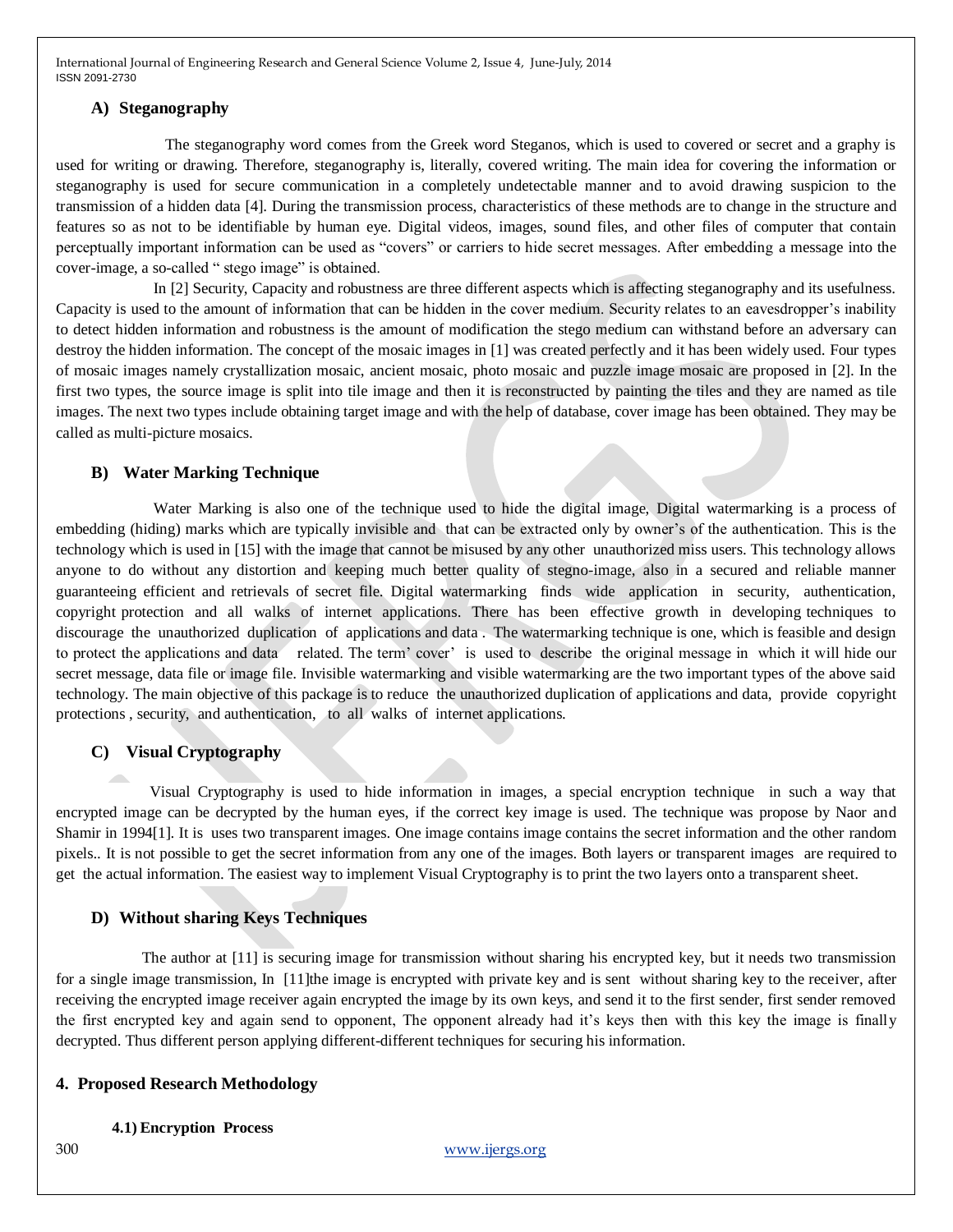Process of Encryption Methodology of this research, we will read a image (A) fig (a) by using some command OR algorithm we will divide the image in to J\*J parts i.e. (2\*2, 4\*4) parts. Each parts of the image will be treated as a single image, we can say that Splitted Image1, Splitted Image2, Splitted Image3,Splitted Image4, Splitted Image5,………………Splitted ImageJ,



Fig(a) (Original Image)





 The output of the above i.e. fib(b) Splitted Image1, Splitted Image2, Splitted Image3, Splitted Image4, Splitted Image5,…………Splitted Image J, and each parts of the image is treated as a single image. And using different-different encryption algorithm, we will encrypt each image, and we can say that each encrypted images (Encrypted images = Encrypted Part1, Encrypted Part2, Encrypted Part3, Encrypted Part4, Encrypted Part5,………,Encrypted Part J), Shown in fig (c).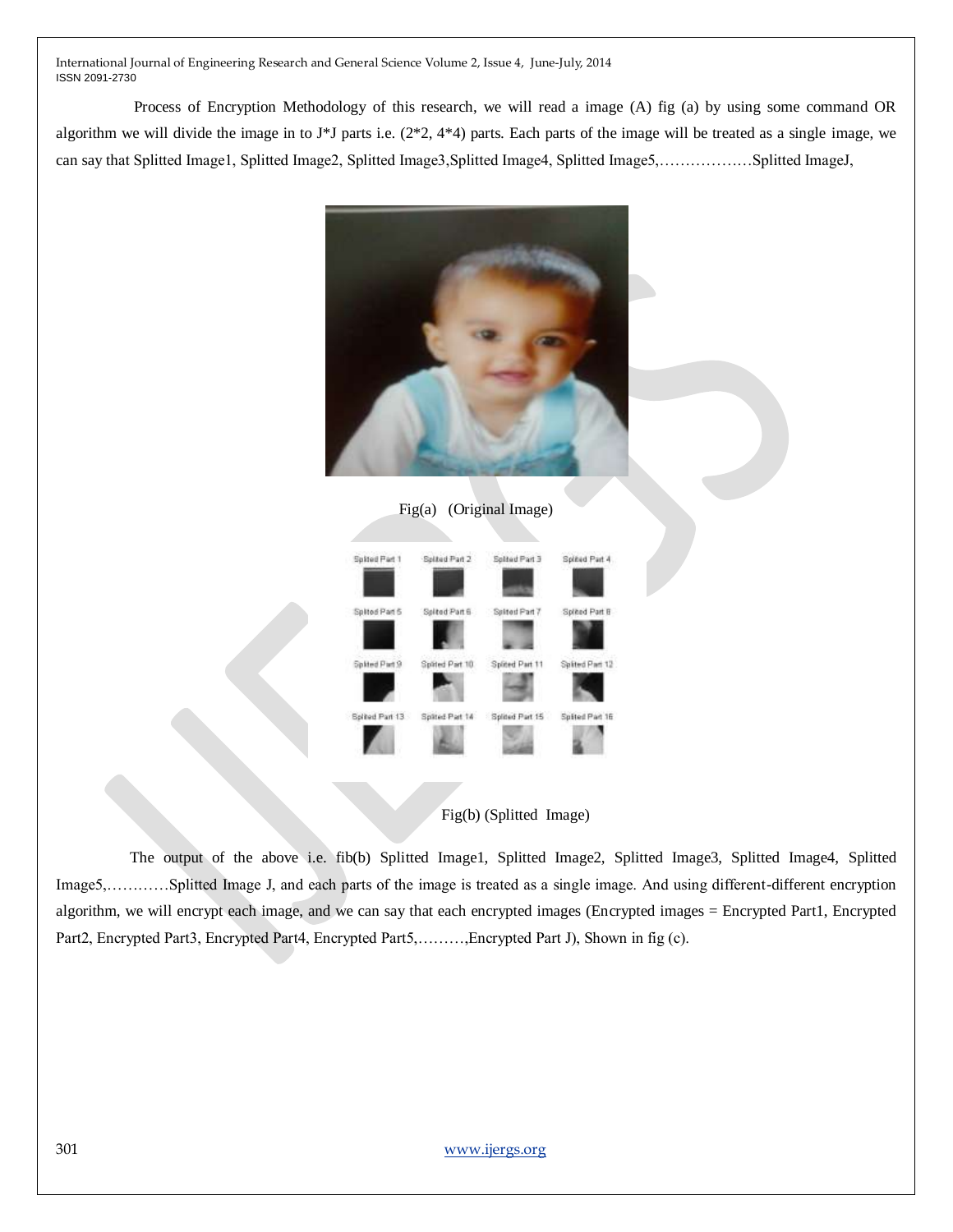

After that we have two options

I. Now We will transfer all sub encrypted images (Encrypted images= Encrypted Part1, Encrypted Part2, Encrypted Part3, Encrypted Part4, Encrypted Part5,…….. Encrypted Part J), which is shown in Fig(c) to the receiver side.

OR

II. We can Merges (Combine) all encrypted images (Encrypted images= Encrypted Part1, Encrypted Part2, Encrypted Part3, Encrypted Part4, Encrypted Part5,…….. Encrypted Part J) and make a single encrypted image i.e. Fig (d) we can say image (A1), for transfer.

Now we will transfer the image (A1) from one location (source) to another location (destination).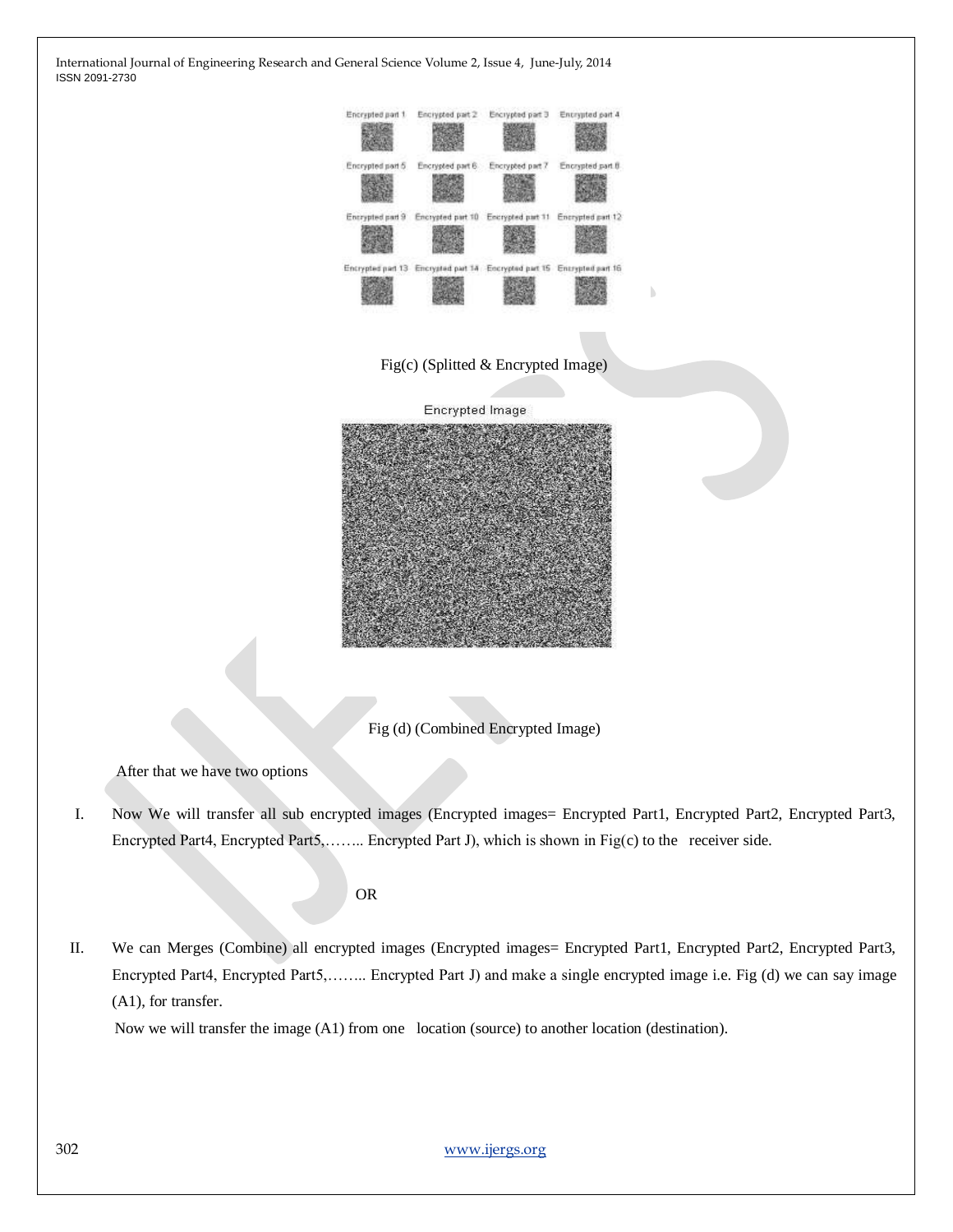#### **4.2) Decryption Process**

 Here we will receive the encrypted image from source side through option (I) and decrypt the each part of image which is shown in fig(f) construct a single image shown in fig (g).

#### OR

We will receive the image from option (II) and we will divide the image into a sixteen part (Encrypted images= Encrypted Part1, Encrypted Part2, Encrypted Part3, Encrypted Part4, Encrypted Part5,………. Encrypted Part J) which will also in a encrypted form which is also shown in a figure shown in fig (e). Now we will apply decryption algorithm on each encrypted sixteen part (Encrypted images= Encrypted Part1, Encrypted Part2, Encrypted Part3, Encrypted Part4, Encrypted Part5,……Encrypted Part J). Now will say that decrypted part (Decrypted images= Decrypted Part1, Decrypted Part2, Decrypted Part3, Decrypted Part4, Decrypted Part5... Decrypted Part J) shown in fig(f).



# Fig(e) (Splitted & Encrypted Image)



Fig(f) (Splitted & decrypted Image)

Now we will combine each of the decrypted part in to a single image which is shown in  $fig(g)$  i.e original image.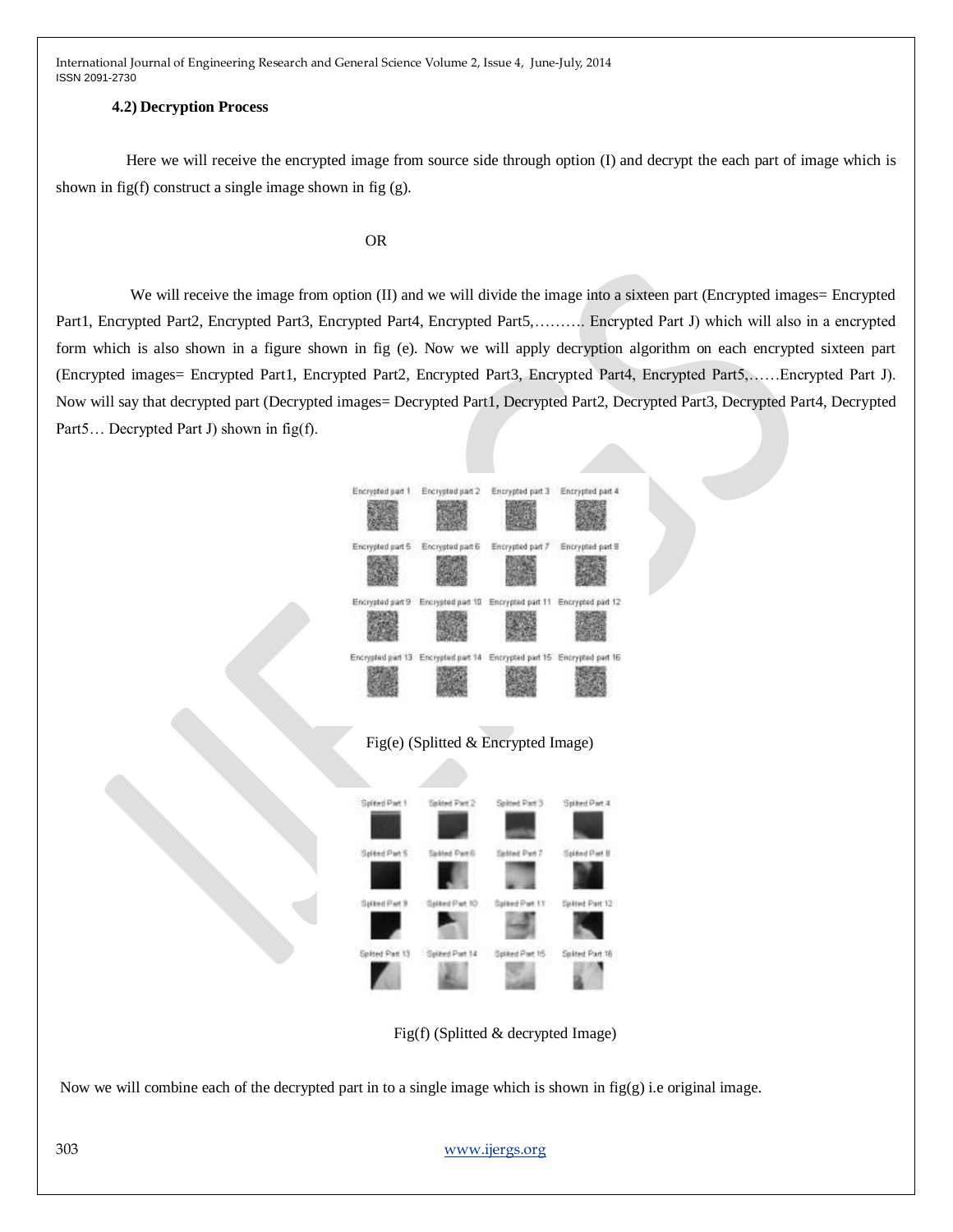

Fig(g) ( Original Image )

# **5. DIFFERENCE BETWEEN**

- **i) Existing Encryption Method and**
- **ii) Proposed Encryption Method**

| <b>Existing Encryption Method</b>                       | Proposed Encryption Method                     |
|---------------------------------------------------------|------------------------------------------------|
|                                                         |                                                |
| 1) It is encrypted using single key.                    | It is encrypted using sixteen no of keys.      |
|                                                         |                                                |
| (2) It is less secure as, it is encrypted by single key | 2)<br>It is more secure as, It is sixteen time |
|                                                         | encrypted than any other encryption algorithm. |
| 3)<br>less time for encryption<br>takes<br>It<br>and    | 3) It takes more time for encryption and       |
| decryption.                                             | decryption. But more secure.                   |
|                                                         |                                                |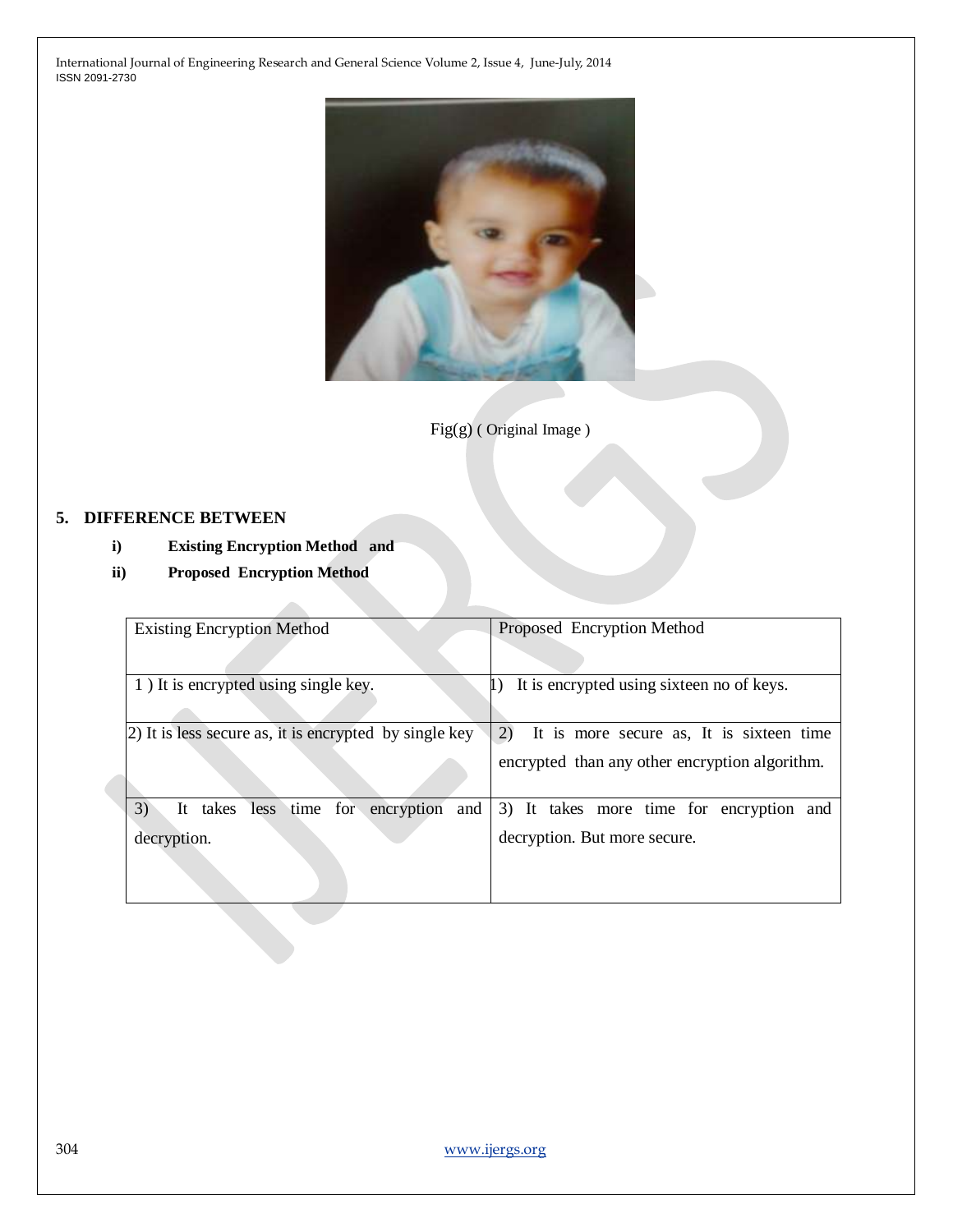

#### **6 ACKNOWLEDGMENT**

I acknowledge the sincere and long lasting support of my project guide Prof. S.T Bodkhe and other Professor's of Computer Science Department, who gave me healthy suggestion and had helpful discussion.

## **7 CONCLUSION**

 Thus we have increased the security of an image for transmission over a network up to sixteen (16) times or we can increase  $2<sup>n</sup>$  number of times (where "n" is a no of splitted part) instead of one in a single information transmission, more number of splitted blocks means more secure information.

## **8 FUTURE SCOPE**

 Our future work will mainly focus on to study and analysis of more security, and security can be increased by splitting the images into more "no" of parts and different algorithm can be applied in a single image. If we apply more algorithms it will take more time for encryption and decryption but it will be more secure than this methods, but one problem would come, if we apply different algorithms than different key sizes can cause the problem.

# **REFERENCES:**

- [1] Silver and M. Hawley, "Photo mosaics". New York: Henry Holt, 1997.
- [2] Battiato, G. M. farinella, and G. Gallo, "Digital mosaic framework: An overview," Eurograph. Comput. Graph.Forum,Vol.26, no. 4, pp. 794 – 812, Dec.2007.
- [3] Y. Dobashi, T. Haga, H. Johan, and T. Nishita, "A method for creating mosaic image using voronoi diagrams,"
- **[4] John Blesswin, Rema, Jenifer Josel 978-1-4244-9799-71111\$26.00 ©20 11 IEEE , in Proc. Eurographics, Saarbrucken, Germany, Sep. 2002, pp. 341-348.**
- [5] Visual Cryptography Moni Naor and Adi Shamir EUROCRYPT -1994

305 [www.ijergs.org](http://www.ijergs.org/)